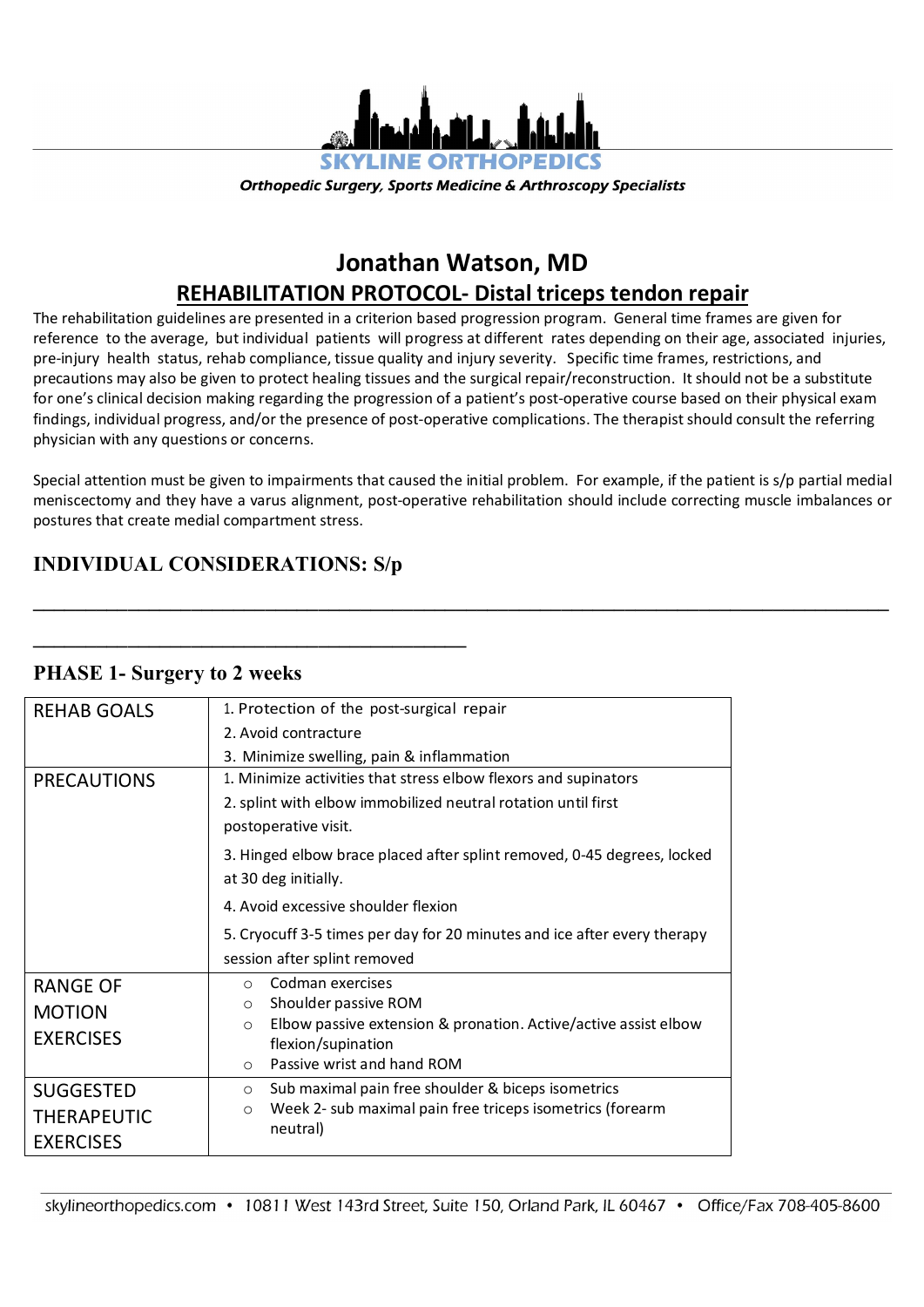| <b>CARDIOVASCULAR</b> | Stationary bike when splint removed with brace on. No gripping |
|-----------------------|----------------------------------------------------------------|
| EXERCISE              | handle with operative arm                                      |
| <b>PROGRESSION</b>    | Minimal pain & swelling<br>$\circ$                             |
| <b>CRITERIA</b>       | Wound healing<br>$\circ$                                       |

#### **PHASE 2- 3-6weeks**

| <b>REHAB GOALS</b>    | 1. Protection of the post-surgical repair                                   |
|-----------------------|-----------------------------------------------------------------------------|
|                       | 2. Continue activity modification (non weight bearing operative arm)        |
|                       | 3. Avoid painful exercises                                                  |
|                       | 4. Minimize pain and swelling                                               |
| <b>PRECAUTIONS</b>    | Avoid gripping, lifting, carrying items with operative arm<br>1.            |
|                       | Hinged elbow brace at all times except bathing/PT<br>2.                     |
|                       | See below for ROM restrictions<br>$\mathbf{3}$ .                            |
|                       | Cryocuff 3-5 times per day for 20 minutes and ice after every therapy<br>4. |
|                       | session                                                                     |
| <b>RANGE OF</b>       | Week 3-Active assist elbow flexion & supination (elbow extended)<br>$\circ$ |
| <b>MOTION</b>         | Active assist Elbow ROM- Week 3: 0-45 deg, Week 4: 0-60 deg,<br>$\circ$     |
|                       | Week 5: 0-80 deg, Week 6-0-90 deg                                           |
| <b>EXERCISES</b>      | AROM of shoulder, wrist, hand<br>$\circ$                                    |
|                       | Passive elbow extension & pronation<br>$\circ$                              |
| <b>SUGGESTED</b>      | As above<br>$\circ$                                                         |
| <b>THERAPEUTIC</b>    | Week 6- putty for grip strength<br>$\circ$                                  |
| <b>EXERCISES</b>      |                                                                             |
| <b>CARDIOVASCULAR</b> | Stationary bike without gripping of handle with operative arm               |
| <b>EXERCISE</b>       |                                                                             |
| <b>PROGRESSION</b>    | Minimal pain & swelling<br>$\circ$                                          |
| <b>CRITERIA</b>       | Full elbow flexion and lacking <10 deg of extension<br>$\circ$              |

## **PHASE 3- 7-10 weeks postop**

| <b>REHAB GOALS</b>                                   | Protect surgical repair<br>$\circ$<br>No pain with ADLs<br>$\circ$<br><b>Full ROM</b><br>$\Omega$<br>Begin to restore Shoulder, scapular, elbow & forearm strength<br>$\circ$                                |
|------------------------------------------------------|--------------------------------------------------------------------------------------------------------------------------------------------------------------------------------------------------------------|
| <b>PRECAUTIONS</b>                                   | Avoid gripping, carrying items with operative arm<br>$\circ$<br>Hinge elbow brace- week 7: 0-115 deg, week 8: 0-125 deg<br>$\circ$                                                                           |
| <b>RANGE OF</b><br><b>MOTION</b><br><b>EXERCISES</b> | Continue exercises from phase 2.<br>$\circ$<br>Can start combination motions (e.g. extension with pronation)<br>$\circ$<br>If patient has not achieved full ROM by week 8 discuss with<br>$\circ$<br>surgeon |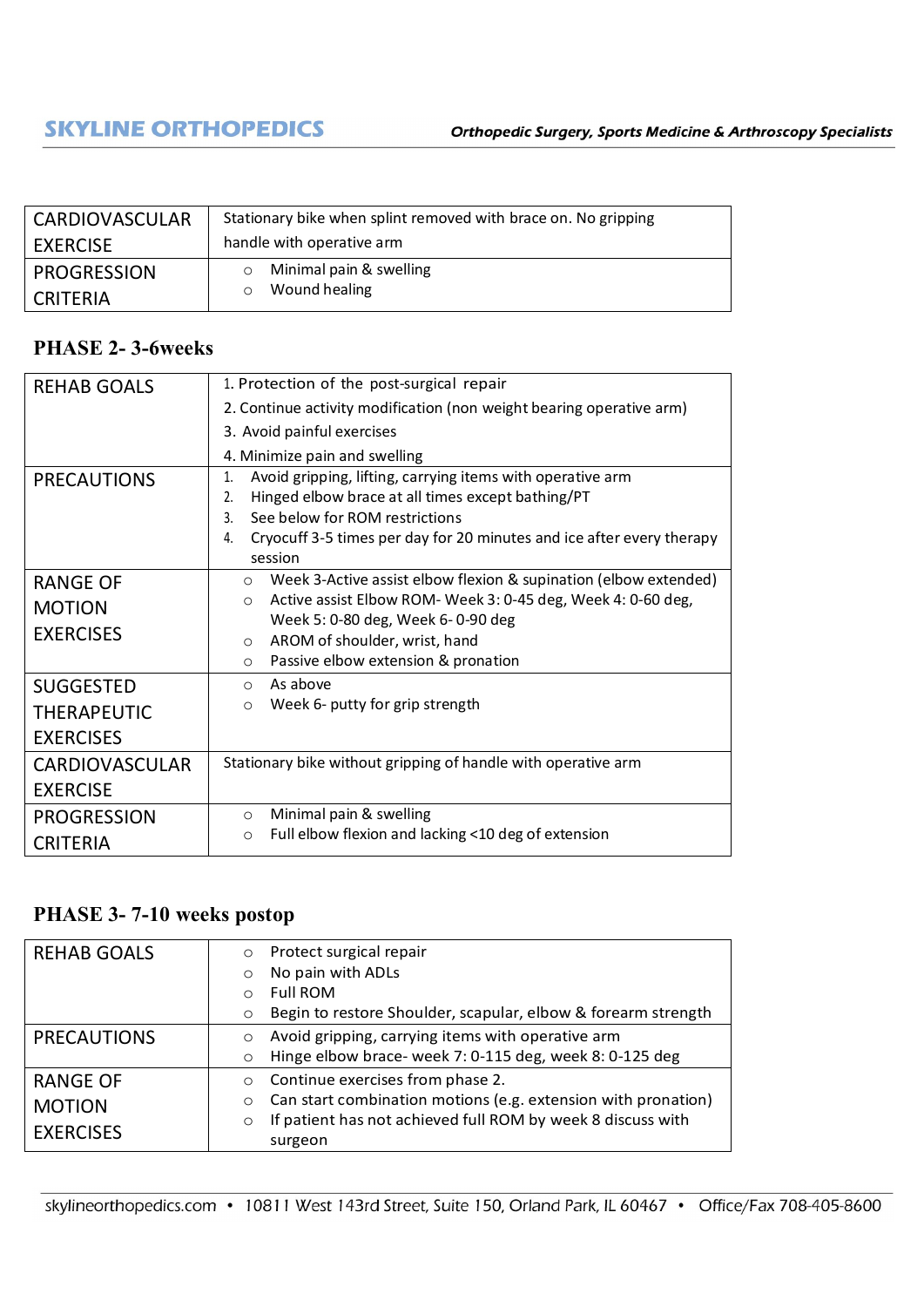|                                                            | Week 8- passive elbow flexion<br>$\circ$                                                                                                                                                                                                                                                                                                                                                                  |
|------------------------------------------------------------|-----------------------------------------------------------------------------------------------------------------------------------------------------------------------------------------------------------------------------------------------------------------------------------------------------------------------------------------------------------------------------------------------------------|
| <b>SUGGESTED</b><br><b>THERAPEUTIC</b><br><b>EXERCISES</b> | Sport specific core & lower extremity strengthening. Avoid<br>$\circ$<br>holding heavy weights in hands<br>Week 7-supine scapular stabilization without weight<br>$\circ$<br>Week 8- Strengthening elbow flexion, extension, forearm<br>$\circ$<br>rotation, wrist flexion & extension with tubing/1kg weights<br>Week 8- Shoulder theraband, supine scapular stabilization with<br>$\circ$<br>1kg weight |
| <b>CARDIOVASCULAR</b>                                      | Stationary bike, avoid gripping handle                                                                                                                                                                                                                                                                                                                                                                    |
| <b>EXERCISE</b>                                            |                                                                                                                                                                                                                                                                                                                                                                                                           |
| <b>PROGRESSION</b>                                         | Full elbow ROM<br>$\Omega$                                                                                                                                                                                                                                                                                                                                                                                |
| <b>CRITERIA</b>                                            | Pain free w/exercises & ADLs<br>$\circ$                                                                                                                                                                                                                                                                                                                                                                   |
|                                                            | Shoulder ROM equal to contralateral<br>O                                                                                                                                                                                                                                                                                                                                                                  |

#### **PHASE 4- 11-14 weeks postop**

| <b>REHAB GOALS</b>    | Begin elbow strengthening program<br>$\circ$                                 |
|-----------------------|------------------------------------------------------------------------------|
|                       | Restore shoulder & forearm flexibility<br>$\Omega$                           |
|                       | Minimize pain and swelling<br>$\circ$                                        |
| <b>PRECAUTIONS</b>    | Post-activity soreness should resolve within 24 hours                        |
|                       | Avoid post activity swelling                                                 |
|                       |                                                                              |
| <b>RANGE OF</b>       | Continue with flexibility exercises from previous phase<br>$\circ$           |
| <b>MOTION</b>         | Forearm and shoulder stretching, avoid excessive shoulder flexion<br>$\circ$ |
|                       | until week 12                                                                |
| <b>EXERCISES</b>      |                                                                              |
|                       |                                                                              |
| <b>SUGGESTED</b>      | Progress phase 3 activities with resistance/weight<br>$\circ$                |
| <b>THERAPEUTIC</b>    | Progress rotator cuff strengthening to 90 deg internal & external<br>$\circ$ |
|                       | position                                                                     |
| <b>EXERCISES</b>      | Begin triceps specific exercises<br>$\circ$                                  |
|                       | Week 12- ok to start light upper extremity weight training<br>$\circ$        |
|                       | Progress core/lower extremity exercises<br>$\circ$                           |
| <b>CARDIOVASCULAR</b> | Progress to upper body ergometry at week 12                                  |
| <b>EXERCISE</b>       |                                                                              |
| <b>PROGRESSION</b>    | No pain or swelling<br>$\circ$                                               |
|                       | Full range of motion<br>$\Omega$                                             |
| <b>CRITERIA</b>       |                                                                              |

#### **PHASE 5- 15+ weeks**

| <b>REHAB GOALS</b> | Restore normal neuromuscular function             |  |
|--------------------|---------------------------------------------------|--|
|                    | Begin sport/work specific activities without pain |  |